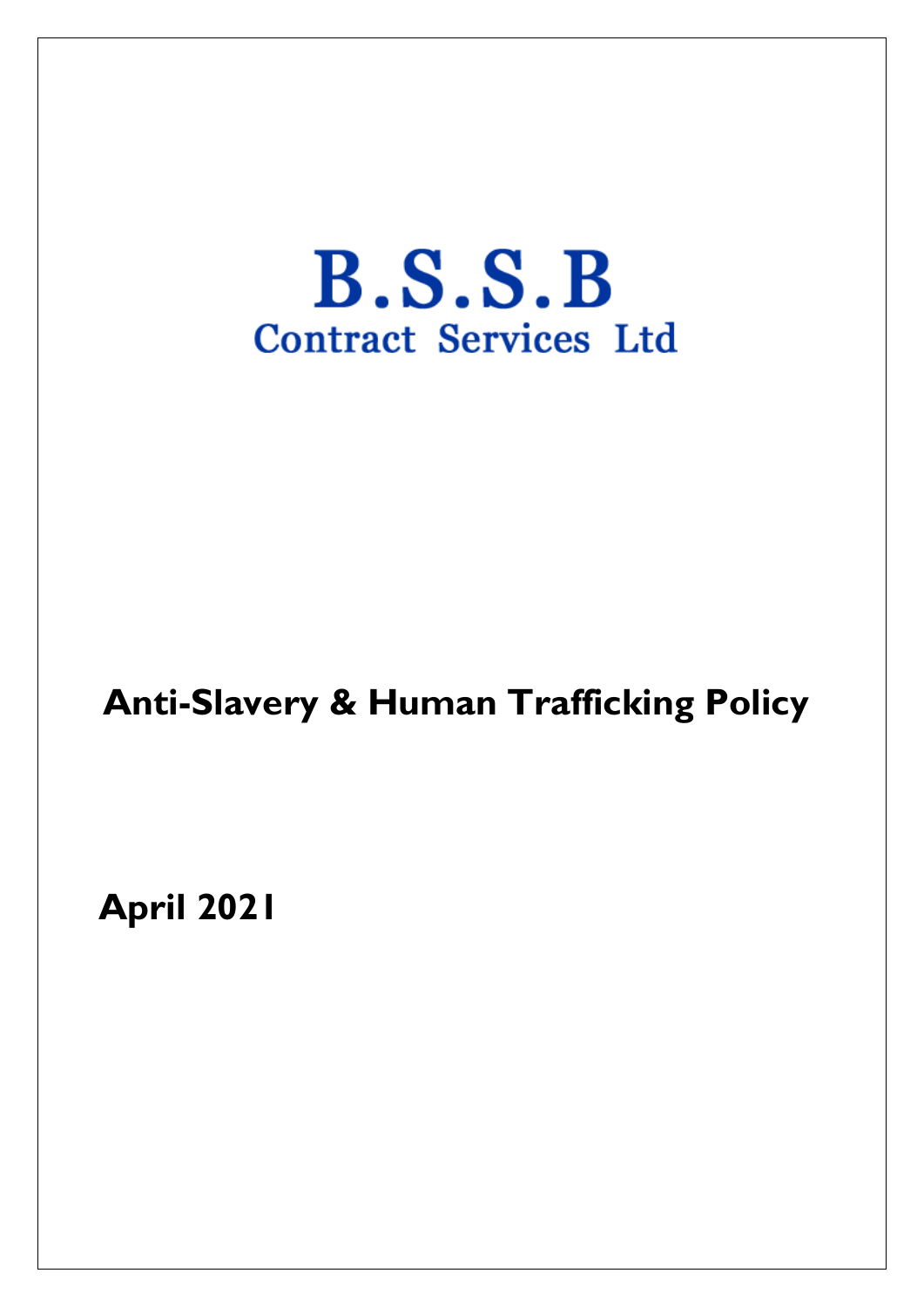#### **1 Policy Statement**

B.S.S.B. Contract Services Ltd have a zero-tolerance approach to modern slavery and we are committed to acting ethically and with integrity in all our business dealings and relationships and to implementing and enforcing effective systems and controls to ensure modern slavery is not taking place anywhere in our own business or in any of our supply chains.

We are also committed to ensuring there is transparency in our own business and in our approach to tackling modern slavery throughout our supply chains, consistent with our disclosure obligations under the Modern Slavery Act 2015. We expect the same high standards from all of our contractors, suppliers and other business partners, and as part of our contracting processes, we include specific prohibitions against the use of forced, compulsory or trafficked labour, or anyone held in slavery or servitude, whether adults or children, and we expect that our suppliers will hold their own suppliers to the same high standards.

This policy applies to all persons working for us or on our behalf in any capacity, including employees at all levels, directors, officers, staff agency workers, contractors, external consultants, third-party representatives and business partners.

This policy does not form part of any employee's contract of employment and we may amend it at any time.

#### **2 Responsibility for the Policy**

The directors have overall responsibility for ensuring this policy complies with our legal and ethical obligations, and that all those under our control comply with it.

The Managing Director has primary and day-to-day responsibility forimplementing this policy, monitoring its use and effectiveness, dealing with any queries about it, and auditing internal control systems and procedures to ensure they are effective in countering modern slavery.

Management at all levels are responsible for ensuring those reporting to themunderstand and comply with this policy and are given adequate and regular training on it and the issue of modern slavery in supply chains.

You are invited to comment on this policy and suggest ways in which it might be improved. Comments, suggestions and queries are encouraged and should be addressed to the Managing Director.

#### **3 Compliance with the Policy**

You must ensure that you read, understand and comply with this policy.

The prevention, detection and reporting of modern slavery in any part of our business or supply chains is the responsibility of all those working for B.S.S.B. Contract Services Ltd or under our control. You are required to avoid any activity that might lead to, or suggest, a breach of this policy.

You must notify your manager or the Managing Director as soon as possible if you believe or suspect that a conflict with this policy has occurred, or may occur in the future.

You are encouraged to raise concerns about any issue or suspicion of modern slavery in any parts of our business or supply chains of any supplier tier at the earliest possible stage.